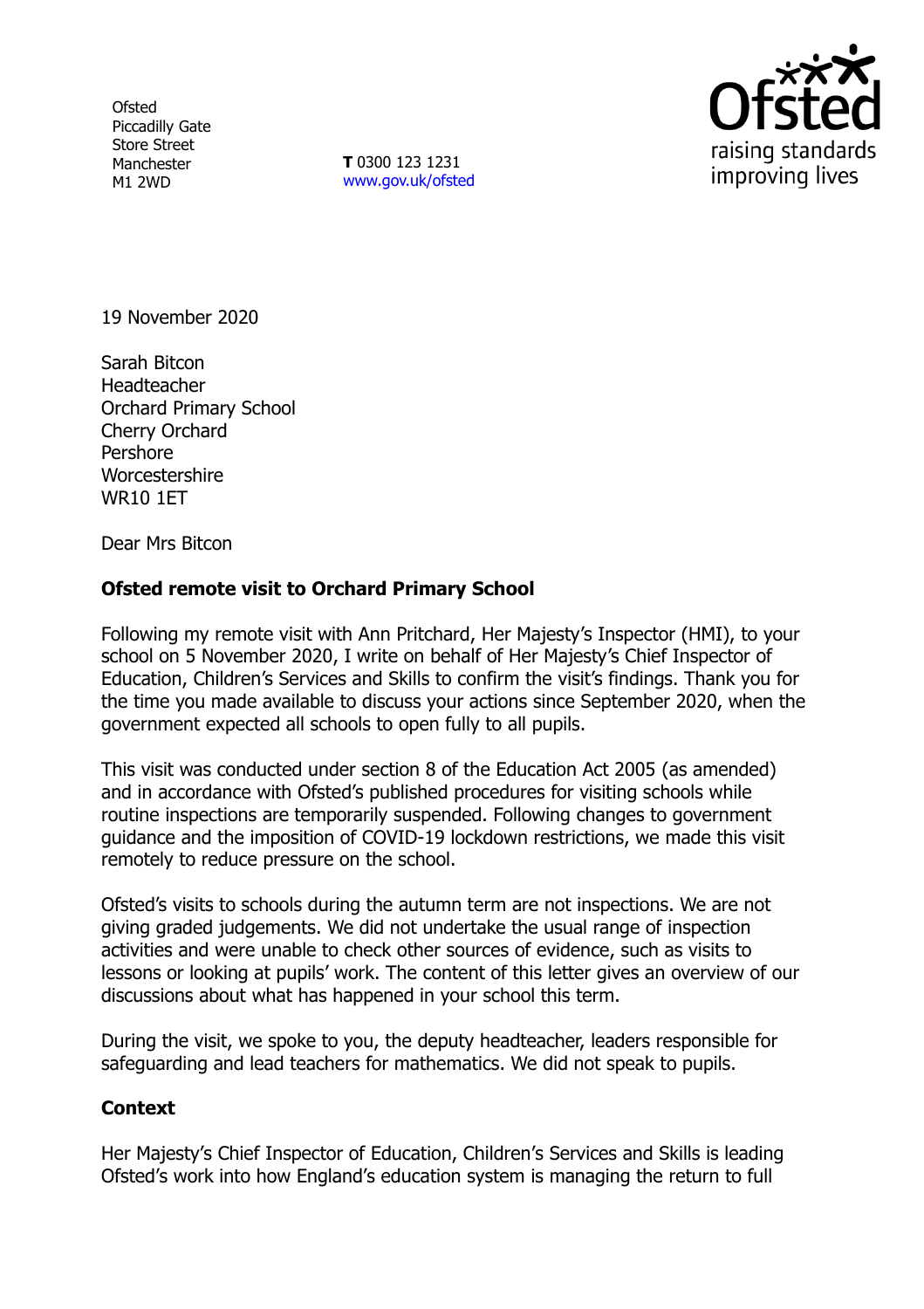

education for pupils, following an extended break in formal schooling due to the COVID-19 (coronavirus) pandemic.

In undertaking this focused work, HMI are visiting a broad range of schools. HMI will visit a sample of:

- approximately 1,200 schools across all Ofsted grades (outstanding, good, requires improvement and inadequate)
- maintained schools, academies and free schools, special schools and centres of alternative provision, including those in cities, and coastal, town or rural communities.

The information from this visit will feed into Ofsted's national reporting so that the insights can be shared with the government and the education sector. We did not find any significant concerns during the visit. In such a case, an inspection report would be published on our website and available to parents and carers.

We did not consider your response to COVID-19 during the spring and summer terms 2020, when the school was not open to all pupils.

## **From this visit, inspectors noted that:**

- The school opened fully to all pupils on 2 September 2020. You expect pupils to attend full time.
- You told us that pupils' attendance since the beginning of the autumn term is broadly in line with attendance at this time last year.
- Pupils are studying their usual range of subjects, including music, art and design and technology. There have been some changes to the way in which practical subjects are taught. For example, there are smaller groups in science and fewer opportunities to play instruments in music. You have increased opportunities for pupils to have extra intervention and catch-up sessions.
- Teachers checked pupils' understanding when they returned to school. For example, pupils in all year groups completed literacy and mathematics assessments. Based on the information gathered, you are now covering some skills and knowledge that pupils missed during national restrictions.
- In reading, phonics and mathematics, you told us that pupils' knowledge is assessed through ongoing assessments. You stated that this information is then used to plan lessons to help pupils to close any gaps in their knowledge. You have purchased more reading and mathematics resources, and you say that pupils read every day in school and have a daily mathematics session.
- You have a system in place to deliver remote learning. You have been working on ways to develop feedback to pupils, and now have a remote feedback and